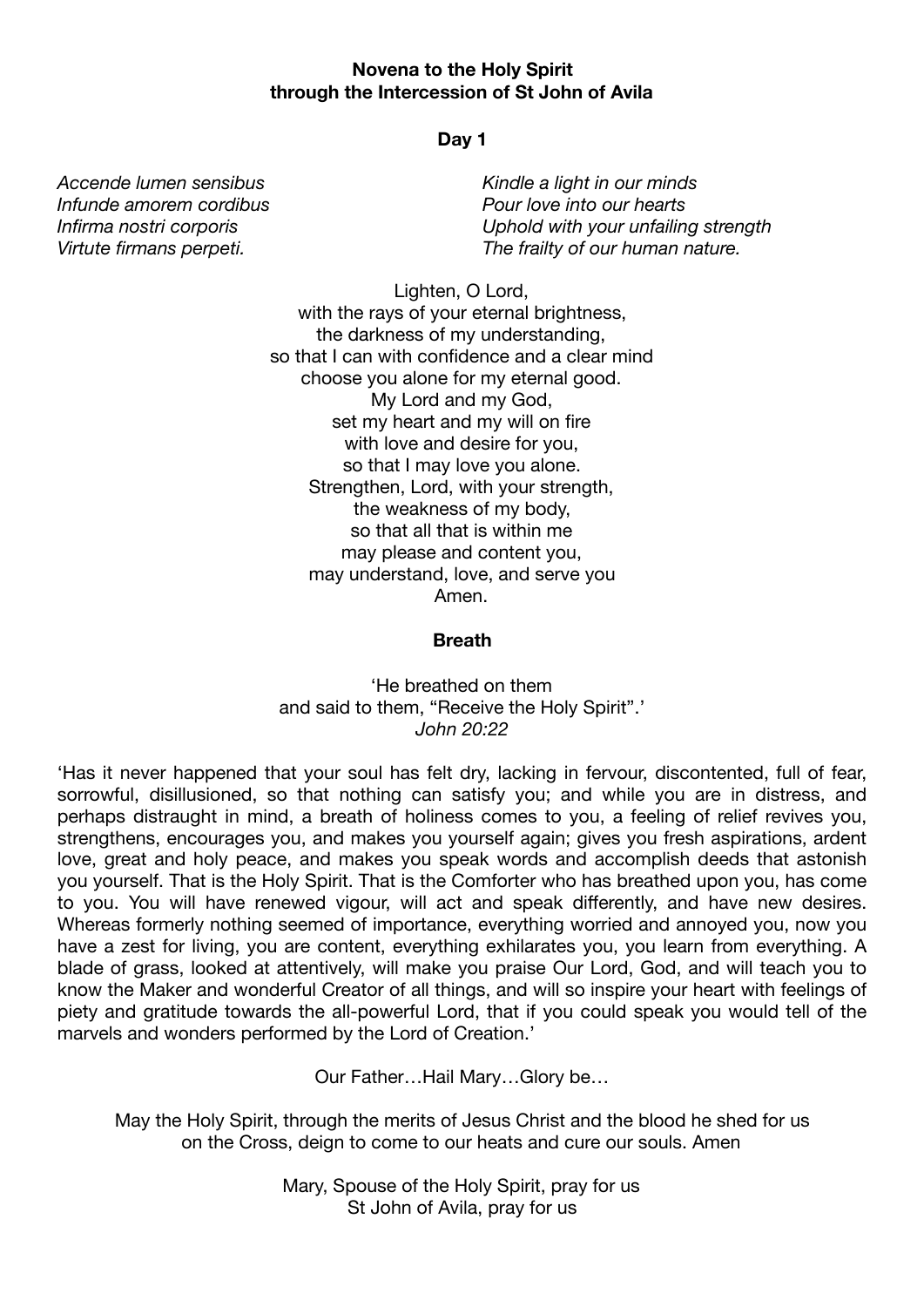*Kindle a light in our minds Pour love into our hearts Uphold with your unfailing strength The frailty of our human nature.*

Lighten, O Lord, with the rays of your eternal brightness, the darkness of my understanding, so that I can with confidence and a clear mind choose you alone for my eternal good. My Lord and my God, set my heart and my will on fire with love and desire for you, so that I may love you alone. Strengthen, Lord, with your strength, the weakness of my body, so that all that is within me May please and content you, may understand, love, and serve you Amen.

#### **Mary**

'All these with one accord were devoting themselves to prayer, together with the women and Mary the mother of Jesus…' *Acts 1:14*

'I consider it a great mystery that the Mother of God should have remained among the apostles after the passion as well as after the ascension…Our Lord's apostles were in the Cenacle; at one end were the men and at the other the Virgin, Our Lady, the Marys and the other holy women. Being in great distress they said: "Let us speak to the Virgin, since she has been left to console us." Our Lady, then, was praying and went out with a look of such peace and happiness on her countenance that at the sight of her those who were sad and afflicted felt consoled, the sick felt better and all who were frightened felt soothed. She said, "Do not be anxious. Believe that He will come. Now sit down." She made them all sit. She comforted them and then the most holy Virgin went down on her knees, raised her hands to heaven and with tears streaming from her blessed eyes, started to pray to her beloved Son: "Send them, Lord, the Paraclete to console them. Lord keep the promise Thou didst make them in Thy name that the Holy Spirit, the Paraclete, would come. My Son, send Thy Holy Spirit to these weak men!" The Holy Spirit, then, came to the apostles, embraced them, consoled them, gave them courage, gave them the kiss of peace.'

Our Father…Hail Mary…Glory be…

May the Holy Spirit, through the merits of Jesus Christ and the blood he shed for us on the Cross, deign to come to our heats and cure our souls. Amen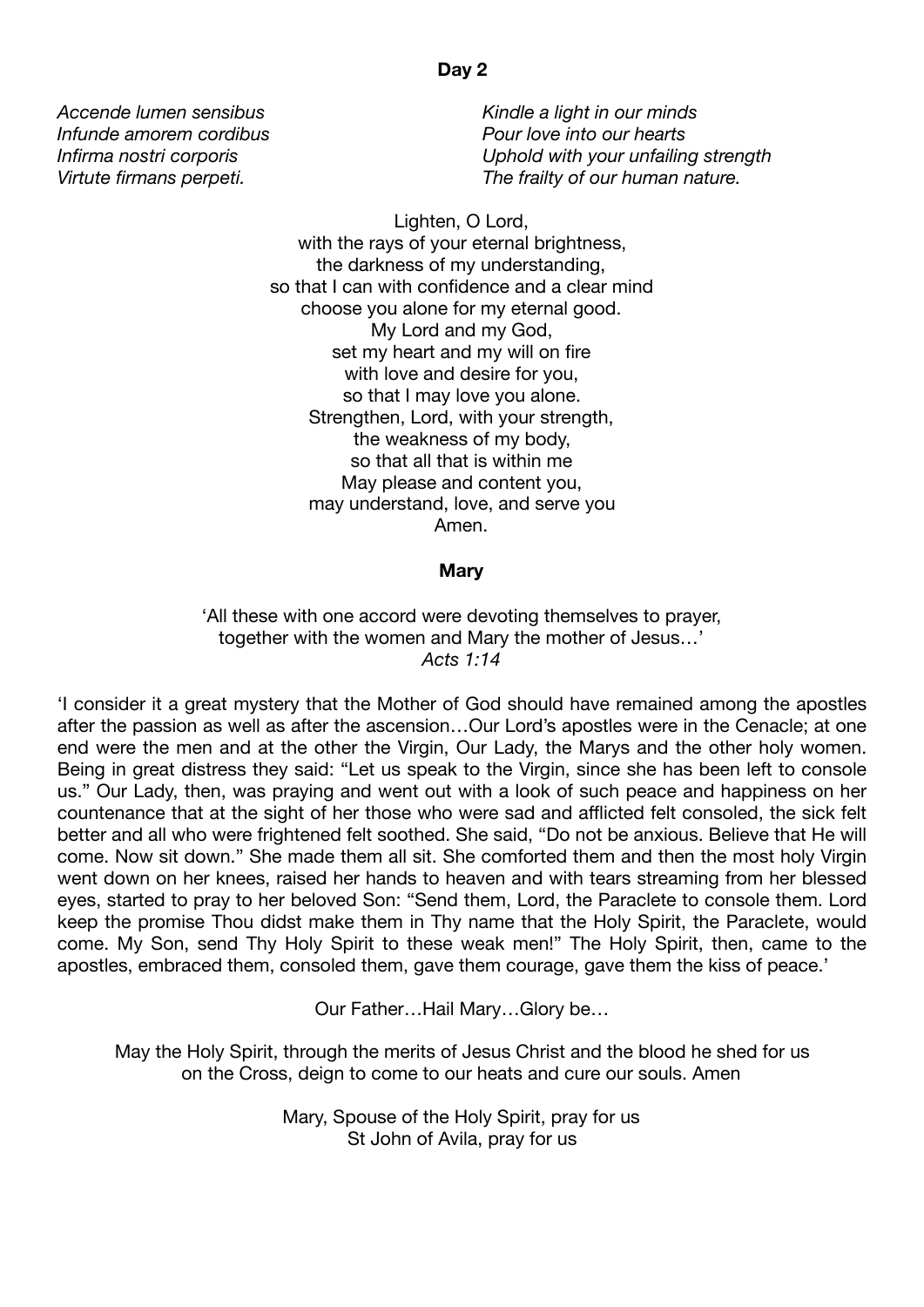*Kindle a light in our minds Pour love into our hearts Uphold with your unfailing strength The frailty of our human nature.*

Lighten, O Lord, with the rays of your eternal brightness, the darkness of my understanding, so that I can with confidence and a clear mind choose you alone for my eternal good. My Lord and my God, set my heart and my will on fire with love and desire for you, so that I may love you alone. Strengthen, Lord, with your strength, the weakness of my body, so that all that is within me May please and content you, may understand, love, and serve you Amen.

#### **Filled**

'And they were all filled with the Holy Spirit…' *Acts 2:4*

'The blessed apostles were filled to overflowing with the fire of the Holy Spirit; they were filled with this celestial grace, so that it might be understood ever after that no one should speak or preach of the Holy Spirit unless he be filled, and filled to overflowing, with this heavenly gift, with this holy fire. When the apostles spoke and told of the marvels and wonders that witnessed to God's greatness and published them abroad, they were glowing with fervour and filled with grace sent them by Our Lord. The Holy Spirit came in tongues of fire so that they might understand that the tongues of those who speak of the wonders of God must speak words of fire, words of burning love.'

Our Father…Hail Mary…Glory be…

May the Holy Spirit, through the merits of Jesus Christ and the blood he shed for us on the Cross, deign to come to our heats and cure our souls. Amen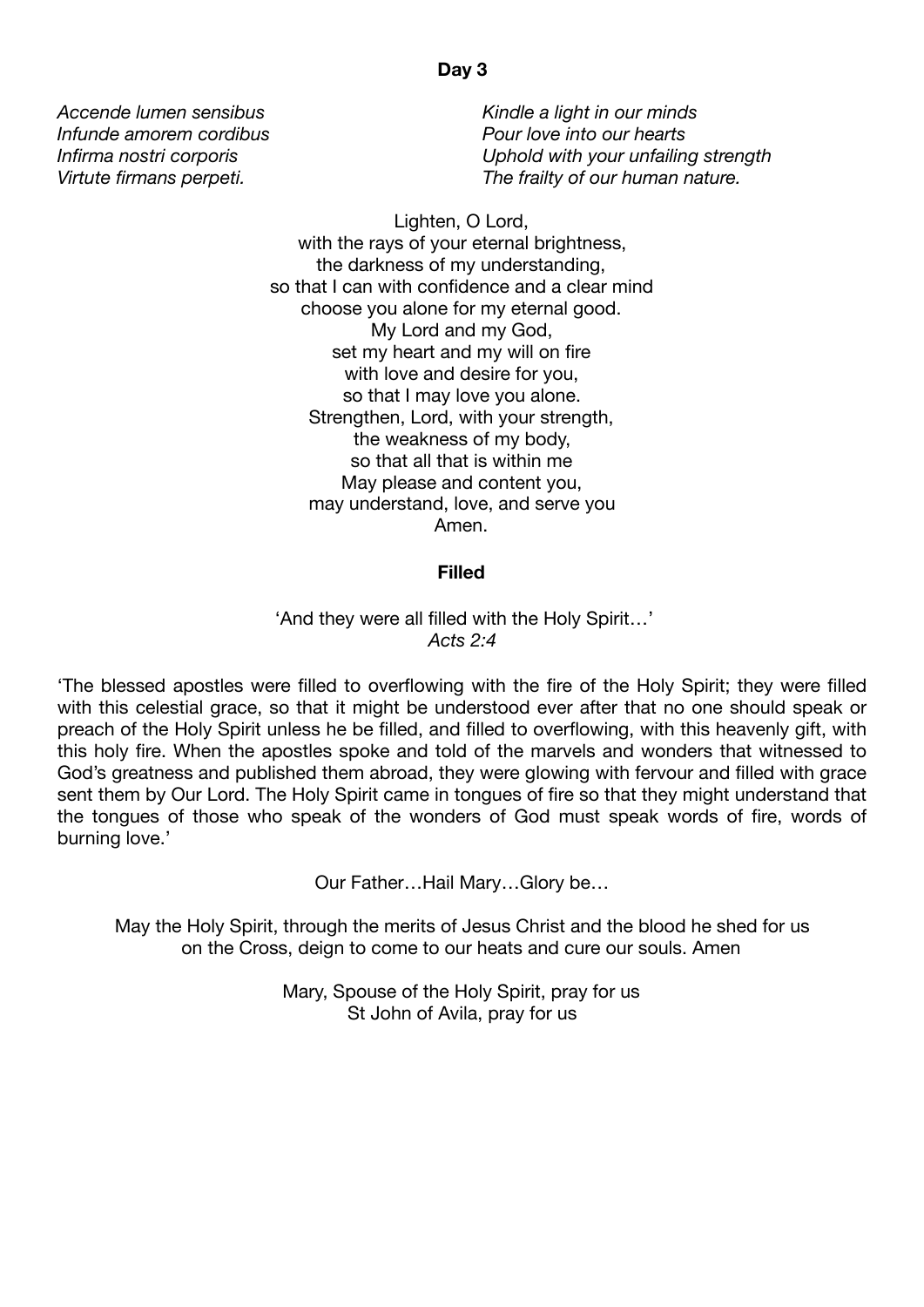*Kindle a light in our minds Pour love into our hearts Uphold with your unfailing strength The frailty of our human nature.*

Lighten, O Lord, with the rays of your eternal brightness, the darkness of my understanding, so that I can with confidence and a clear mind choose you alone for my eternal good. My Lord and my God, set my heart and my will on fire with love and desire for you, so that I may love you alone. Strengthen, Lord, with your strength, the weakness of my body, so that all that is within me May please and content you, may understand, love, and serve you Amen.

'What you see and hear is the outpouring of that Spirit.' *Acts 2.33* 

# **Transformation**

'Look at the effects of the Holy Spirit on the apostles. They were all cowards because they were too wrapped up in themselves. But when the Holy Spirit came to them and entered their hearts, all fear left them; they spurned the flesh and renounced pride and envy; they cast off their vices trampling them underfoot, as victors tread upon those who once vanquished and terrified them and filled them with fear. They opened the door which formerly they had kept shut. They were full to overflowing of the Holy Spirit, full of fortitude and charity, and they began to preach Christ's doctrine, not coldly and without ardour, but in words of fiery eloquence: "Blessed be God!" '

Our Father…Hail Mary…Glory be…

May the Holy Spirit, through the merits of Jesus Christ and the blood he shed for us on the Cross, deign to come to our heats and cure our souls. Amen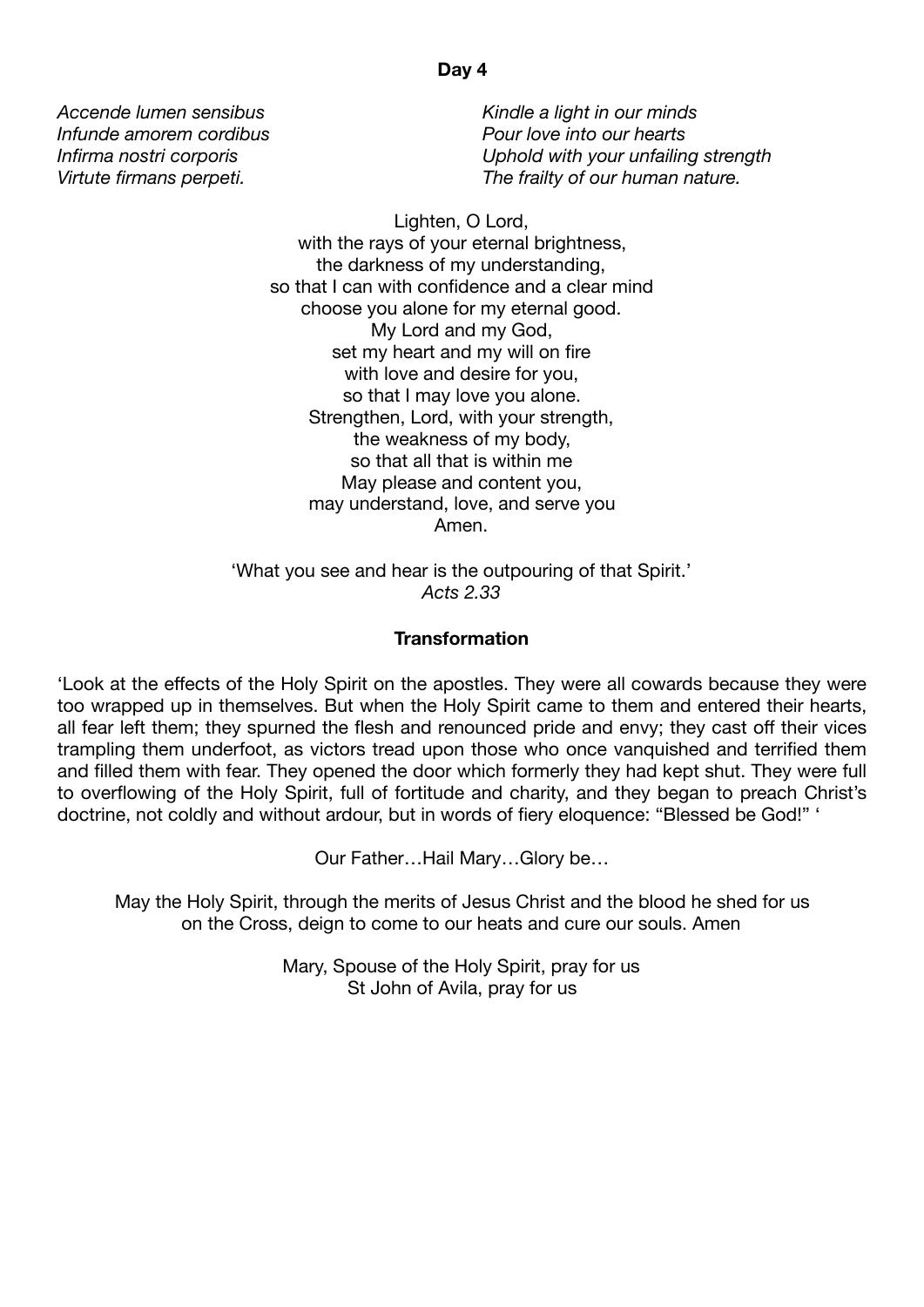*Kindle a light in our minds Pour love into our hearts Uphold with your unfailing strength The frailty of our human nature.*

Lighten, O Lord, with the rays of your eternal brightness, the darkness of my understanding, so that I can with confidence and a clear mind choose you alone for my eternal good. My Lord and my God, set my heart and my will on fire with love and desire for you, so that I may love you alone. Strengthen, Lord, with your strength, the weakness of my body, so that all that is within me May please and content you, may understand, love, and serve you Amen.

## **Passion**

'...the blood of Christ, through the eternal Spirit offered himself without blemish to God' *Hebrews 9.14* 

'Who, Lord, caused you to suffer so much? Who inspired your heart to accept such suffering? It was the Holy Spirit that moved and incited Christ to shed His blood so readily for us. He who made Jesus Christ lay himself on a Cross made your heart choose to follow Christ. Do not regret what you have done; do not be discouraged at anything that may happen to you.'

Our Father…Hail Mary…Glory be…

May the Holy Spirit, through the merits of Jesus Christ and the blood he shed for us on the Cross, deign to come to our heats and cure our souls. Amen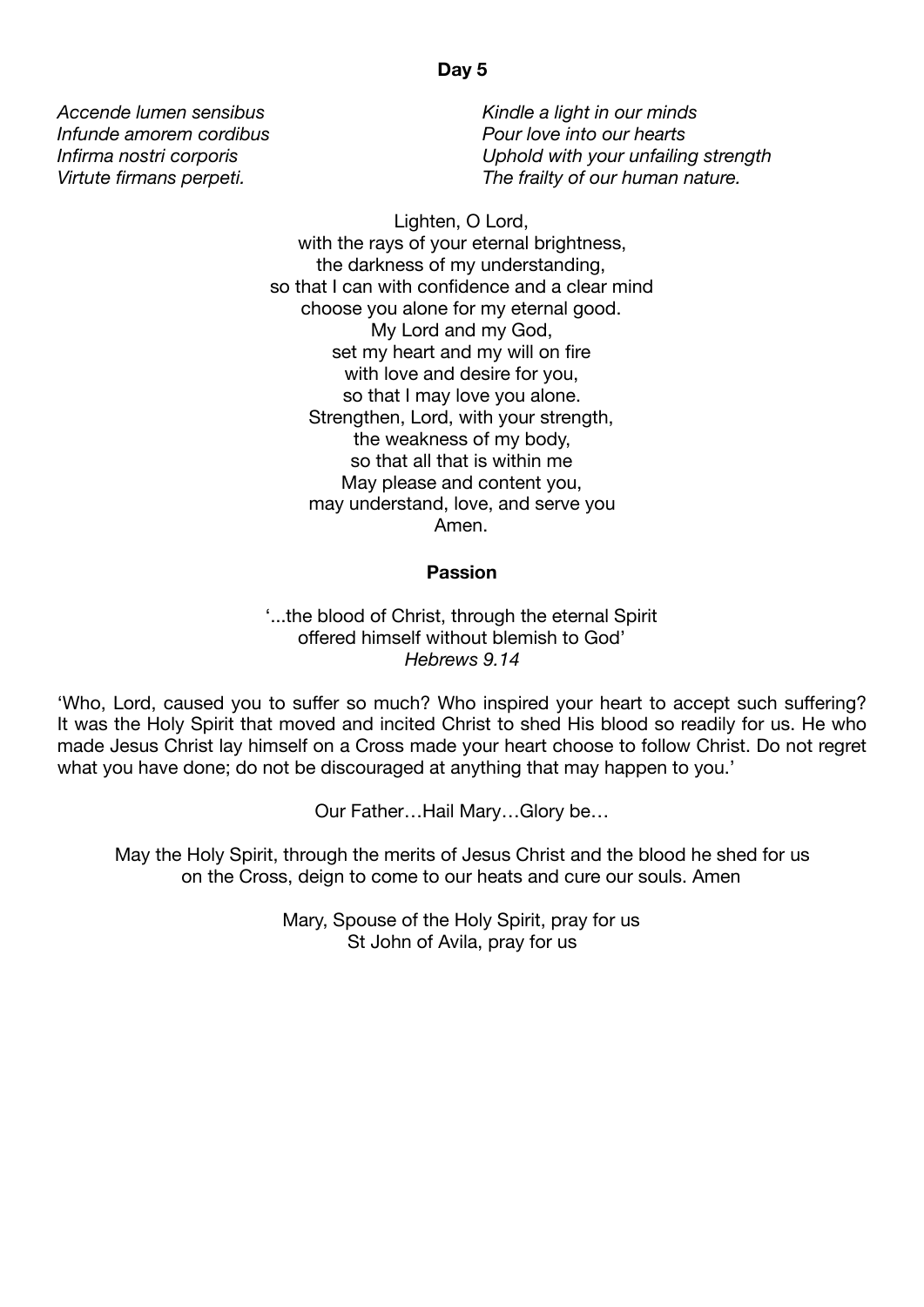*Kindle a light in our minds Pour love into our hearts Uphold with your unfailing strength The frailty of our human nature.*

Lighten, O Lord, with the rays of your eternal brightness, the darkness of my understanding, so that I can with confidence and a clear mind choose you alone for my eternal good. My Lord and my God, set my heart and my will on fire with love and desire for you, so that I may love you alone. Strengthen, Lord, with your strength, the weakness of my body, so that all that is within me May please and content you, may understand, love, and serve you Amen.

## **True Friend**

'I will ask the Father, and he will give you another Advocate, to be with you forever.'  *John 14:16*

'Today the Holy Spirit preaches the same message that Jesus Christ preached, teaches the same doctrine, consoles and delights man as He did. What more could you ask for? What more could you look for? What more do you want? For you have within you a counsellor, a tutor, a director. One who will guide you, advise you, encourage you, put you on the right road, who will accompany you in everything you do, and everywhere you go. Finally, if you do not lose sanctifying grace, He will go by your side so that you may neither do, say nor think anything that is not inspired or directed by Him. He will be your faithful and true friend; if you do not leave Him, He will never leave you.'

Our Father…Hail Mary…Glory be…

May the Holy Spirit, through the merits of Jesus Christ and the blood he shed for us on the Cross, deign to come to our heats and cure our souls. Amen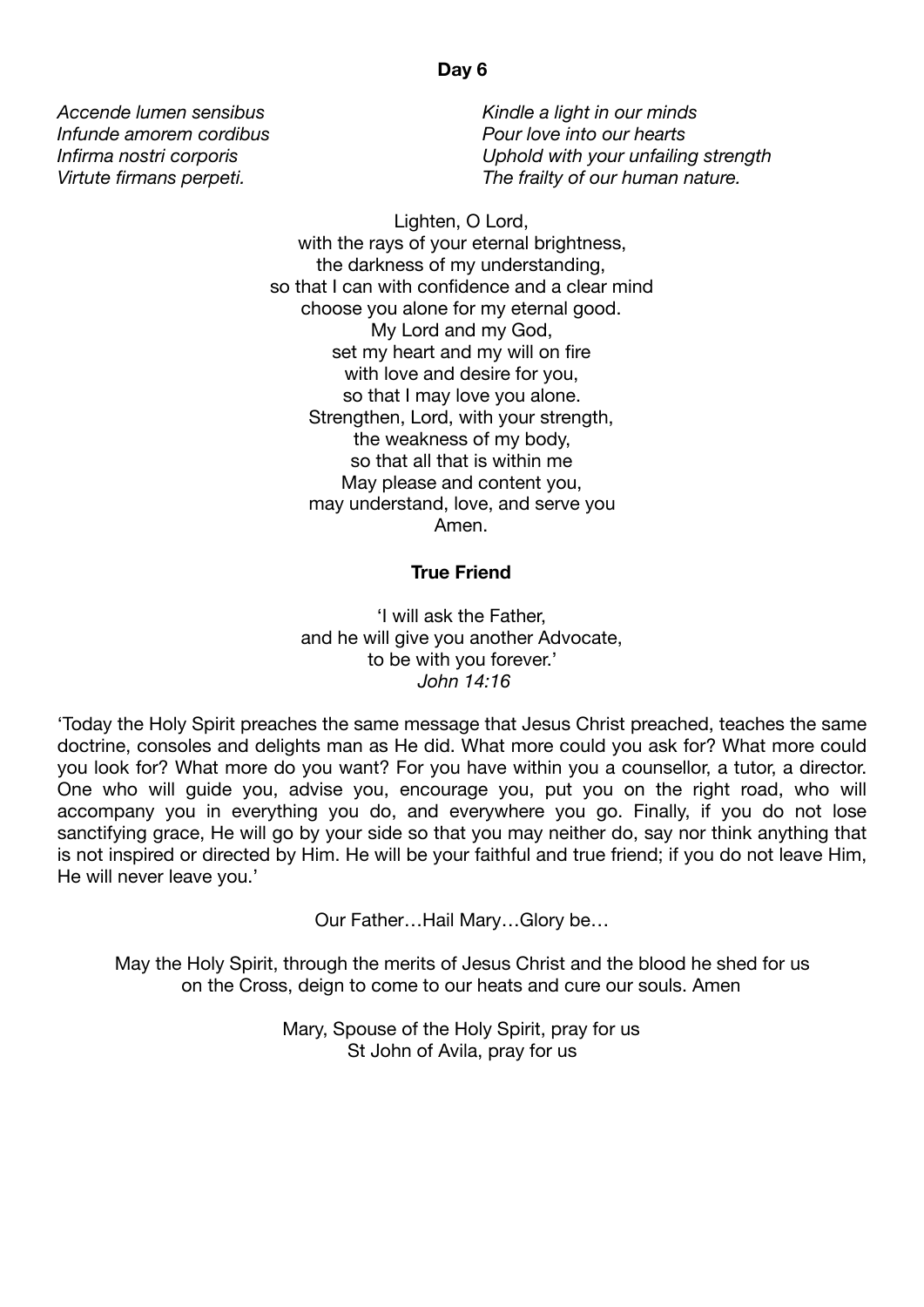*Kindle a light in our minds Pour love into our hearts Uphold with your unfailing strength The frailty of our human nature.*

Lighten, O Lord, with the rays of your eternal brightness, the darkness of my understanding, so that I can with confidence and a clear mind choose you alone for my eternal good. My Lord and my God, set my heart and my will on fire with love and desire for you, so that I may love you alone. Strengthen, Lord, with your strength, the weakness of my body, so that all that is within me May please and content you, may understand, love, and serve you Amen

# **One Spirit**

'But he who is joined to the Lord becomes one spirit with him.'  *1 Cor 6:17*

'No one can tell you or describe to you what this embrace, this kiss of the Holy Spirit is like. The Holy Spirit is so good to him who possesses Him. Oh, fortunate is he to whom the Holy Spirit comes. "He who is joined to the Lord is one spirit;" the Holy Spirit and he are one and the same. It is that of which Jesus Christ said: "they two shall be in one flesh." "Why should God, who is the Holy Spirit, become one with man?" "To give man virtues to make him holy; to give him fine garments, to adorn and restore him to health. That is what the coming of the Holy Spirit, the embrace of the Holy Spirit, does to man. But that embrace cannot be described."'

Our Father…Hail Mary…Glory be…

May the Holy Spirit, through the merits of Jesus Christ and the blood he shed for us on the Cross, deign to come to our heats and cure our souls. Amen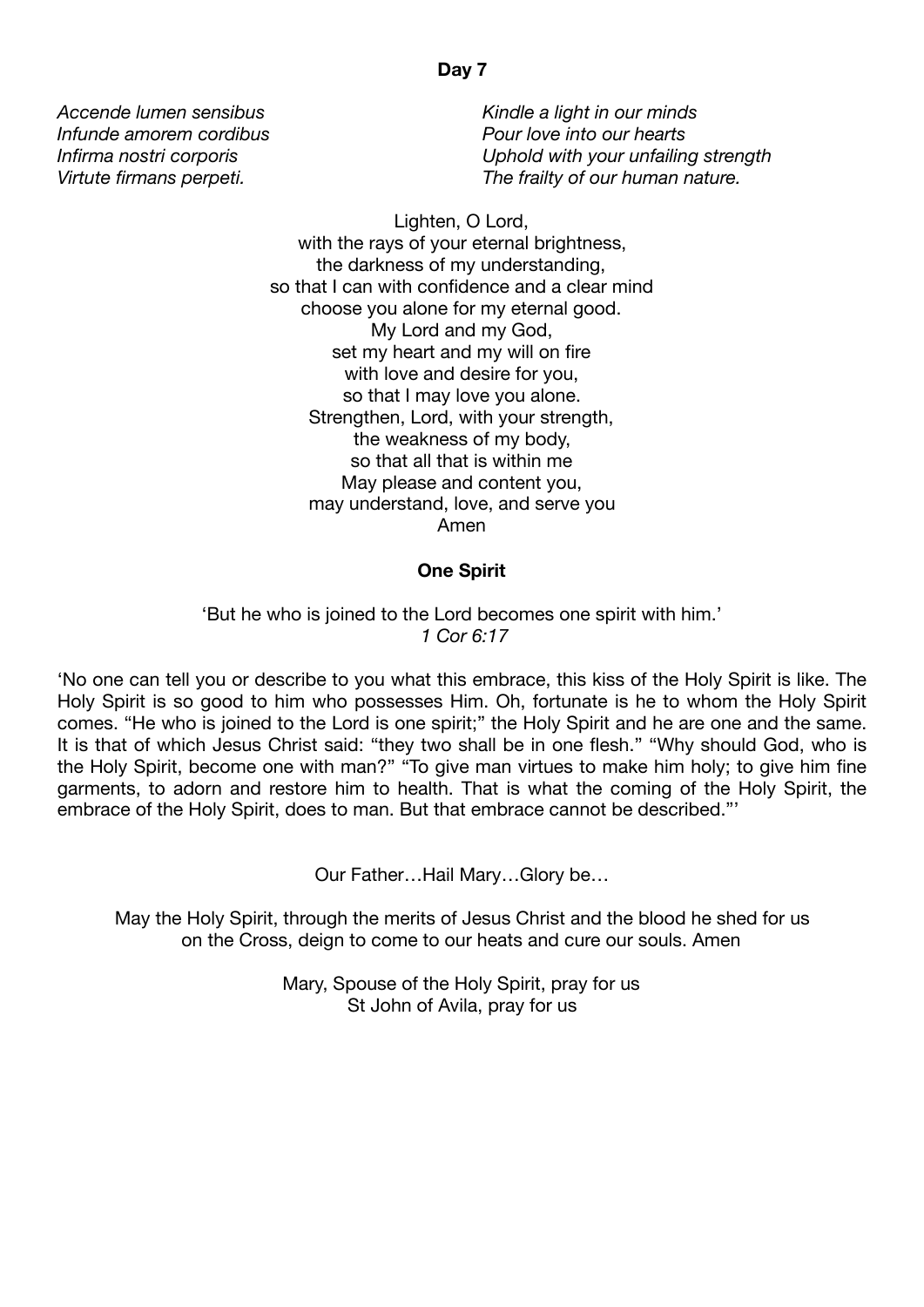*Kindle a light in our minds Pour love into our hearts Uphold with your unfailing strength The frailty of our human nature.*

Lighten, O Lord, with the rays of your eternal brightness, the darkness of my understanding, so that I can with confidence and a clear mind choose you alone for my eternal good. My Lord and my God, set my heart and my will on fire with love and desire for you, so that I may love you alone. Strengthen, Lord, with your strength, the weakness of my body, so that all that is within me May please and content you, may understand, love, and serve you Amen

#### **Fragrance**

'We are the aroma of Christ.' *2 Cor 2.15* 

If all the perfumes in the world, among them civet, musk, amber, orange blossom, jasmine, were mingled together, without the smell of one being stronger than another, what a beautiful odour would result! How it would soothe you, how it would comfort your soul! Well, take note that, in comparison with the odour of the Holy Spirit, all these perfumes would seem more bitter, more disagreeable than gall. Oh what savour, what beauty of colour, what a taste, what comfort, what peace, what joy, what happiness, what strength the apostles experienced when they felt within them the breath of the Holy Spirit! How happy, how satisfied, how contented they felt when their souls were filled to overflowing with the Holy Spirit! Beseech Him to give us the breath of the Holy Spirit, the "whistling of the gentle breeze." '

Our Father…Hail Mary…Glory be…

May the Holy Spirit, through the merits of Jesus Christ and the blood he shed for us on the Cross, deign to come to our heats and cure our souls. Amen